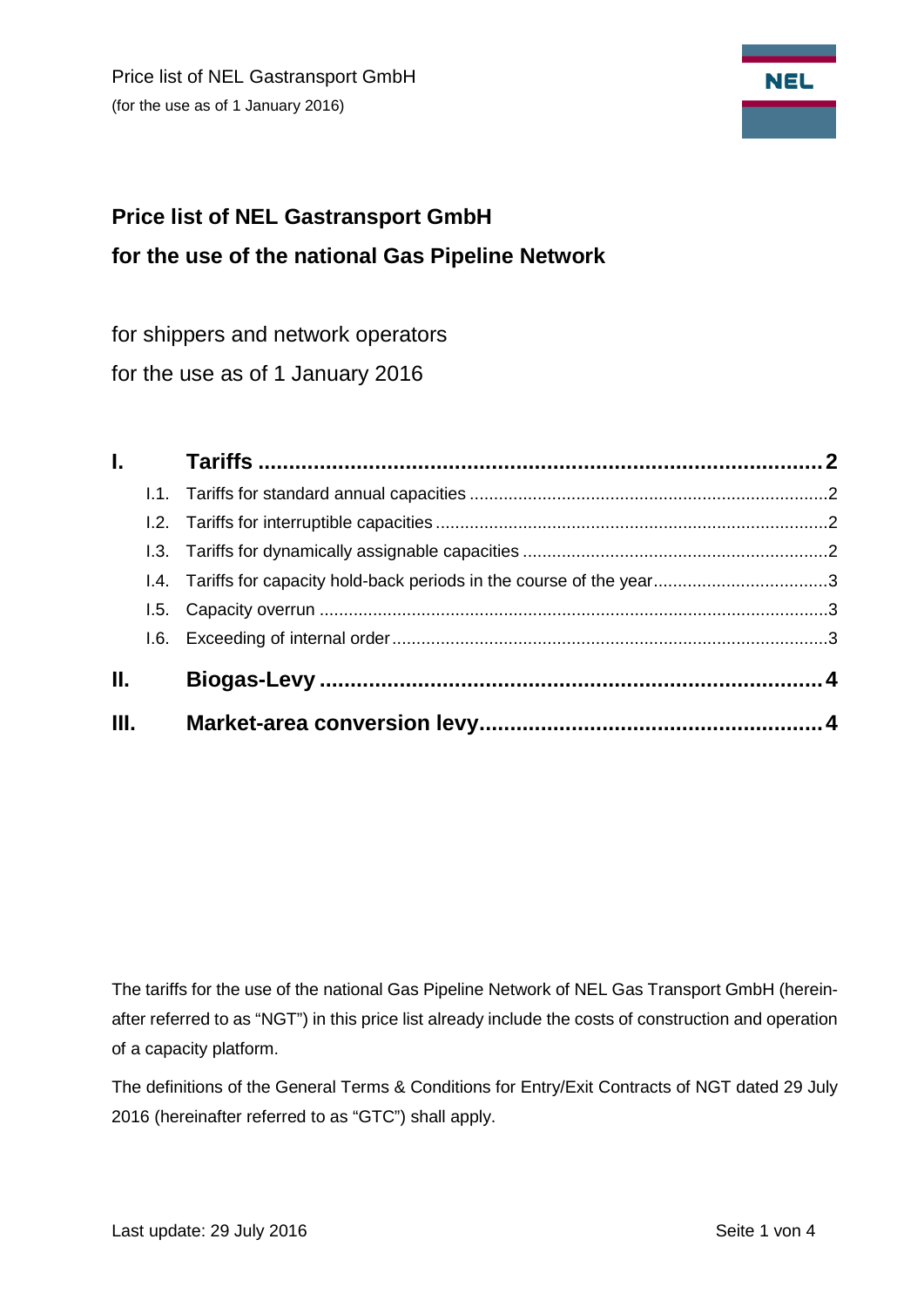# <span id="page-1-0"></span>**I. Tariffs**

## <span id="page-1-1"></span>**I.1. Tariffs for standard annual capacities**

The

- specific tariff for firm and free assignable Capacities in accordance with section 9 (1) lit. a, b, c, d GTC at entry and exit points with a booking period of 365 coherent days resp. 366 coherent days in a leap year and
- the tariff for the actual internal order of downstream network operators in accordance with section 18 of the "Kooperationsvereinbarung zwischen den Betreibern von in Deutschland gelegenen Gasversorgungsnetzen in der Änderungsfassung vom 30. Juni 2016" (hereinafter referred to as "KoV")

arise from the following table:

| <b>Tariffs for Standard annual Capacities</b>                                  |                      |                       |                        |  |  |  |  |
|--------------------------------------------------------------------------------|----------------------|-----------------------|------------------------|--|--|--|--|
| (Firm and free assignable capacities with a booking period of a coherent year) |                      |                       |                        |  |  |  |  |
| <b>Grid Point</b>                                                              | <b>Grid point-ID</b> | <b>Flow Direction</b> | Tariff (EUR/(kWh/h)/a) |  |  |  |  |
| Greifswald                                                                     | 93200                | Entry                 | 4.55                   |  |  |  |  |
| Greifswald IKG                                                                 | 92070                | Exit                  | 4.55                   |  |  |  |  |
| Boizenburg                                                                     | 93DRA                | Exit                  | 4.55                   |  |  |  |  |

Additional to the tariffs at some grid points the specific biogas levy in accordance with section II and the market area conversion levy in accordance with section III will be charged.

#### <span id="page-1-2"></span>**I.2. Tariffs for interruptible capacities**

The tariff for interruptible capacities in accordance with section 9 (1) GTC amounts to 90% of the tariff for firm capacity as per section I.1. This does also apply for interruptible internal order in accordance with section 11 (8) KoV.

## <span id="page-1-3"></span>**I.3. Tariffs for dynamically assignable capacities**

The tariff for dynamically assignable capacities in accordance with section 1 of the supplementary Terms & Conditions of NGT (Appendix GTC 2) amounts to 100% of the tariff for firm capacity as per section I.1. Dynamically assignable capacities will be published separately.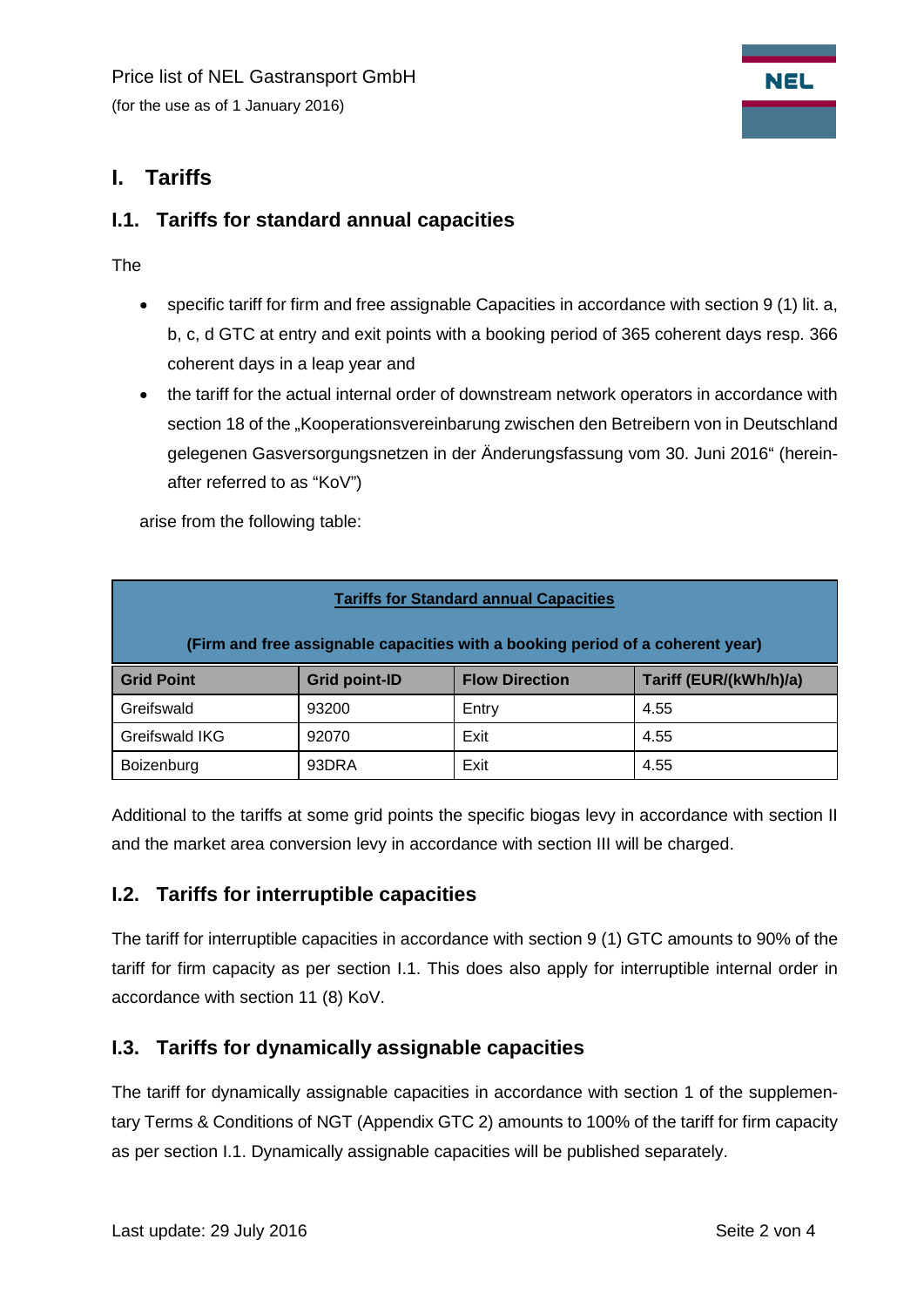

## <span id="page-2-0"></span>**I.4. Tariffs for capacity hold-back periods in the course of the year**

The tariff for firm and free assignable capacities in accordance with section  $1.1 - 1.3$  with terms of less than year derives from the multiplication of the tariffs for standard annual capacities as per section I.1 – I.3 with a proportional volume of  $\frac{1}{365}$  for every booked day resp.  $\frac{1}{366}$  for every booked day in a leap year.

The propotional value, as resulting pursuant to sentence 1, must be multiplied in accordance with the guidelines of the Bundesnetzagentur regarding the pricing of entry and exit capacities (Bepreisung von Ein- und Ausspeisekapazitäten", "BEATE") of 24 March 2015 (BK9-14/608) with the following multipliers, depending on the run-time of the booked capacitity:

| <b>Run-time in days</b> | <b>Product classification under BEATE</b> | <b>Multiplier</b> |
|-------------------------|-------------------------------------------|-------------------|
| 1 to 27                 | daily product                             | 1.4               |
| 28 to 89                | monthly product                           | 1.25              |
| 90 to 364               | quarterly product                         | 1.1               |

For firm within day capacity in accordance with section 9 (2) GTC the respective daily tariff shall apply. For interruptible within day capacity from over-nomination the respective daily tariff for interruptible capacity shall be charged in accordance with section 13d (4) GTC.

The tariff for interruptible internal orders, especially in case of adjustments in accordance with section 15 KoV, is calculated in the same way as described above.

#### <span id="page-2-1"></span>**I.5. Capacity overrun**

If a customer exceeds the ordered capacity in an hour of a day, a contractual penalty in accordance with. Section 30 (4) of the GTC will be charged. This contractual penalty amounts to the fourfold of the regular tariff for the respective day at the affected grid point, as it is shown in this price list.

#### <span id="page-2-2"></span>**I.6. Exceeding of internal order**

If a network operator exceeds the ordered capacity in an hour of a day, the exceeding will be charged in accordance with section 18 section (6) KoV. The provisions as per section 18 (7) KoV remain unaffected. This contractual penalty in accordance with section 18 (7) amounts to the fourfold of the regular tariff for the respective day at the affected grid point, as it is shown in this price list.